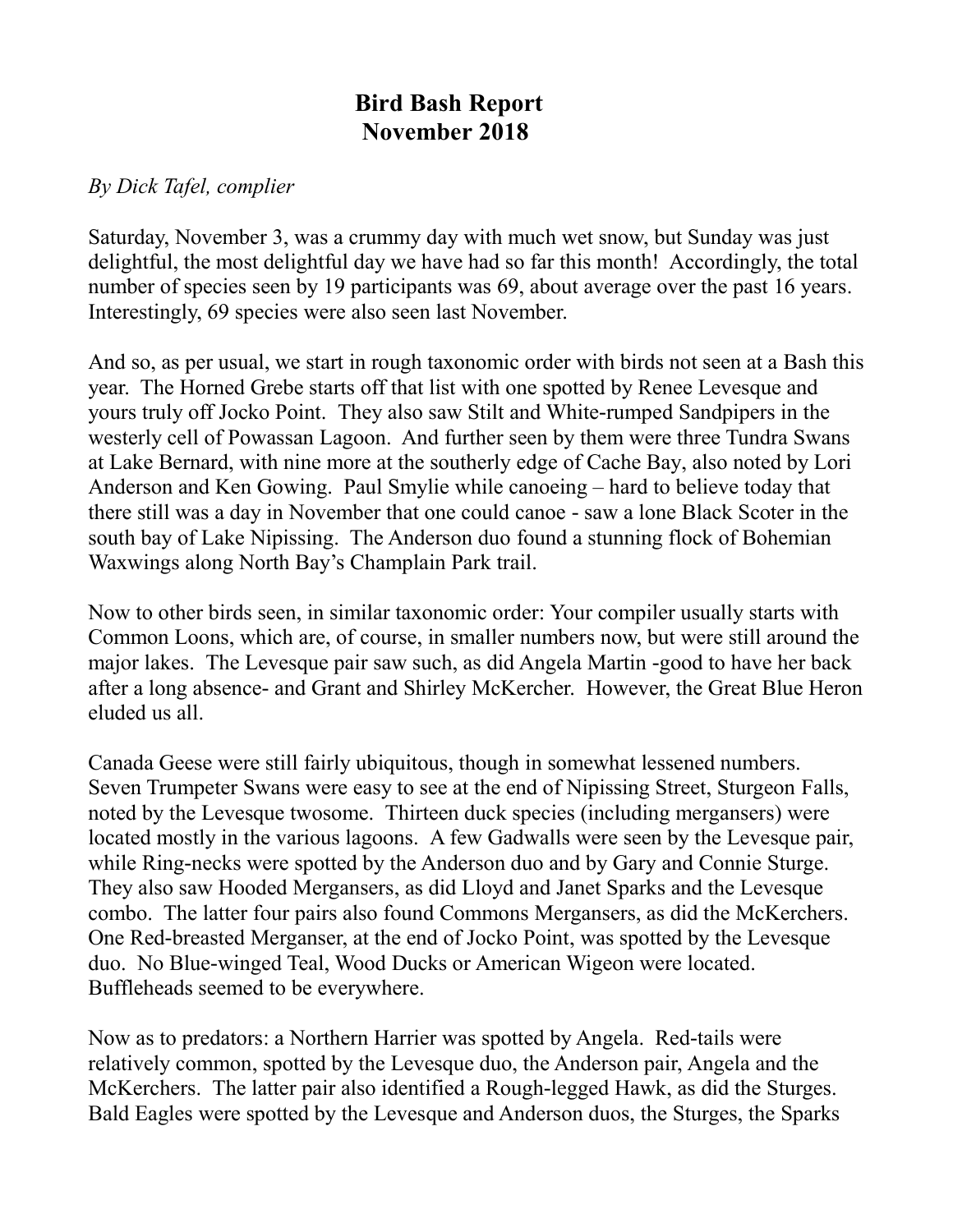and Angela. The McKerchers found a lingering American Kestrel.

Ruffed Grouse were seen by Angela, the Sparks, and the Sturges. The McKerchers found Wild Turkeys.

Two Common Gallinules were spotted by the Levesque pair at Cache Bay.

Among the shorebirds, Greater Yellowlegs were noted by the Anderson and Levesque pairs. The latter group also observed a large number of Pectoral Sandpipers and four Wilson's Snipe in the south-westerly cell of Powassan Lagoon.

Ring-billed and Herring Gulls were still very plentiful, but Great Black-backed Gulls were noted solely by the McKerchers and the Levesque pair, who also surprisingly observed Common Terns at Cache Bay.

Rock Pigeons, of course, seemed to be everywhere, and Mourning Doves were seen by several, including Ernie Frayle and Mary Young.

Again, no owls were observed, but a Belted Kingfisher was spotted by the McKerchers and by Angela.

The two main woodpeckers were at most feeders, but the Pileated was noted only by Mary Ann Kenrick, the Sturges and the Anderson duo.

No flycatchers, vireos, swallows or warblers were still about, but a Northern Shrike was spotted by Angela and by the Anderson pair.

There were still lots of Blue Jays about, at feeders particularly; American Crows were seen near the city and towns; and Common Ravens were seen by Peter and Pam Handley, among others.

Black-capped Chickadees were everywhere, along with fewer in total number Redbreasted and White-breasted Nuthatches. However, Brown Creepers were seen solely by the McKerchers.

Just a few American Robins were still about, noted by Mary Ann, the Sparks and several others.

European Starlings were not nearly as numerous as they normally are, but were noted by several groups. Regardless, no one spotted American Pipits.

Now as to sparrows, a few were still around. The American Tree Sparrow was found by